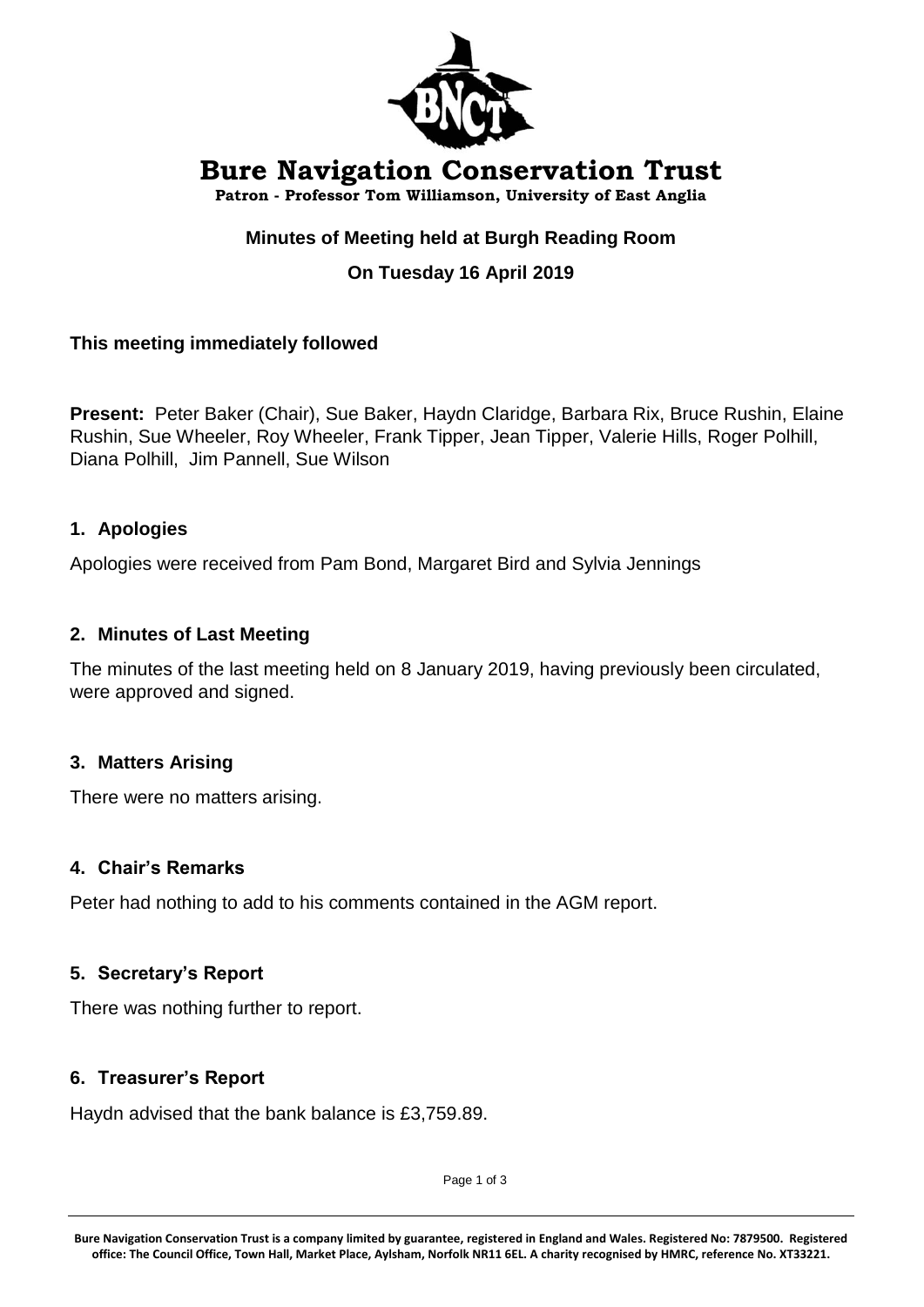## **7. Footpath Report**

## **General**

Roy said a lot of dead trees have come down. Nothing has been done about the path under the pile bridge which is now very dangerous and is at the stage where there could be an accident. Roy suggested that the matter be brought to the attention of the local authority once again. Peter said he will measure the hole. Barbara suggested taking photographs and send the letter recorded delivery.

## **Aylsham Footpath**

On 3 April, John Goodyear of David Wilson Homes advised that the bridge and location have been confirmed and they are currently finalising the foundation design details. Once that has been done, they will submit the drawings with an application to the EA for permission to install them. That process will take up to three months. He has drafted the paperwork and discussed the details with the EA so their approval *ought* to be a rubber stamping exercise.

As soon as the application has been submitted they can order the bridges and programme their delivery and installation, together with arrangements for the construction of the route itself. Hopefully everything will be ready to go as soon as they get the EA approval.

Peter will continue to chase this up from time to time.

## **8. Information Boards**

When the design of the boards was discussed with Bruce we were not aware that Norfolk Broads Direct, who gave a grant of £1,100, wanted their logo to be on the signs.

Peter has offered to put a small logo plate in the middle of the top rail of all the boards. For a plate in the same material, Fitzpatrick Woolmer have quoted £89 plus VAT per board. Gordon Signs could do a reverse printing on Perspex for less than £50 including VAT for all six boards.

*It was the unanimous decision to proceed with Gordon Signs.*

Bruce said Norfolk Broads Direct are very pleased with the boards and would be interested in any other projects.

The condition of the board will be discussed at future meetings.

# **9. Website**

Haydn contacted Steve Jackman who quoted £160.for development, training and support to the person who would be maintaining it. Hayden said he would be willing to undertake this task. The website address would be free if we put 'Wix' on it, there would be a charge of £65 per year with ongoing support and updates of the software.

*It was agreed unanimously to go ahead.*

Haydn said he would bring some ideas to the next meeting.

Page 2 of 3